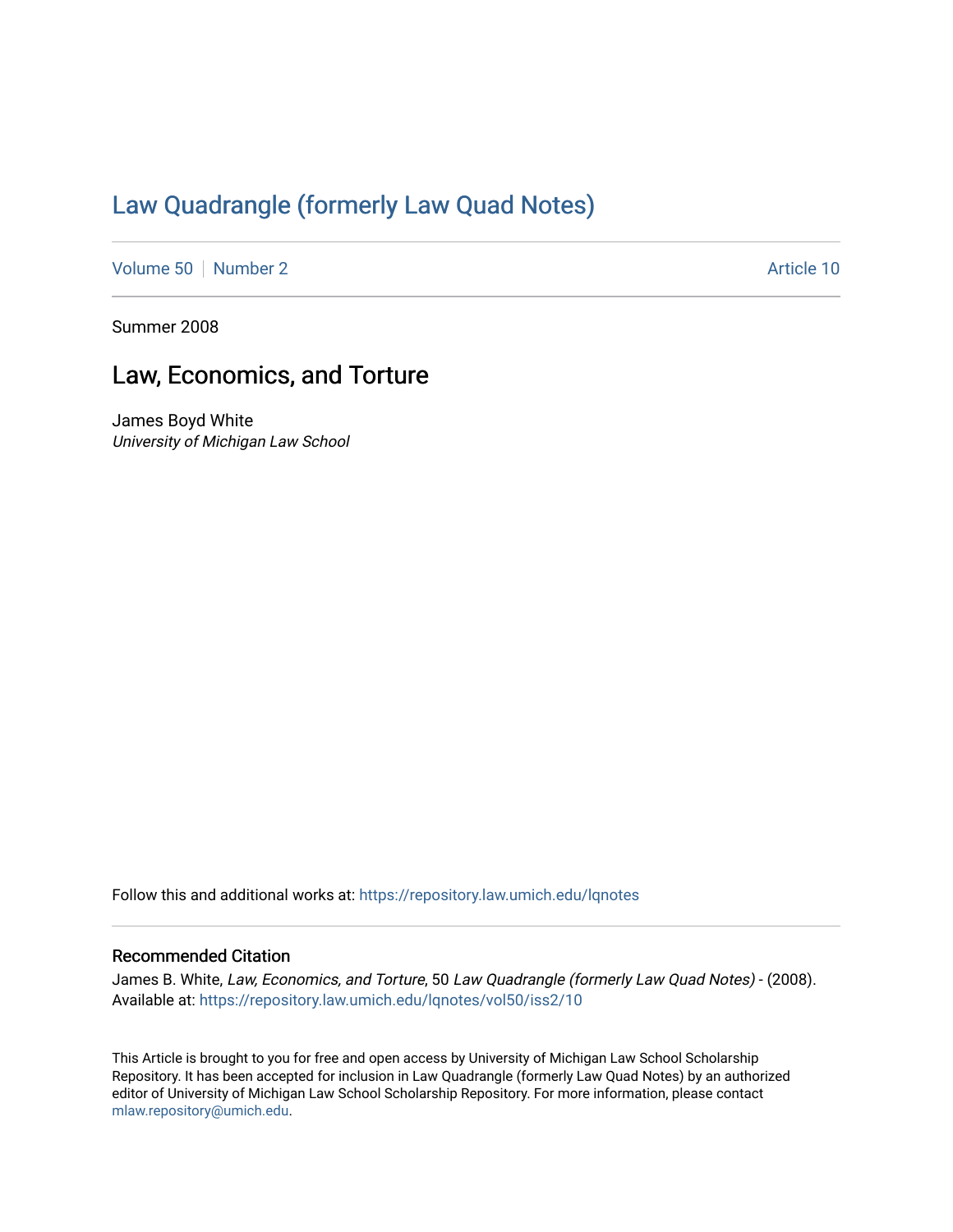### **95 Think again:** The Geneva Conventions

Prior to joining the Law School in 2004, Professor **Steven R. Ratner** was the Albert Sidney Burleson Professor in Law at the University of Texas School of Law at Austin. He holds a J.D. from Yale, an M.A. (diplôme) from the Institut Universitaire de Hautes Etudes Internationales (Geneva), and an A.B. from Princeton. Before joining the Texas faculty in 1993, he was an attorney-adviser in the Office of the Legal Adviser at the U.S. State Department.

Ratner's research has focused on new challenges facing new governments and international institutions after the Cold War, including ethnic conflict, territorial borders, implementation of peace agreements, and accountability for human rights violations. He has written and spoken extensively on the law of war, and is also interested in the intersection of international law and moral philosophy and other theoretical issues. In 1998-1999, he served as a member of the UN Secretary-General's three-person Group of Experts for Cambodia, and has advised the United Nations on issues of counter-terrorism, the human rights responsibilities of corporations, and the role of amnesties in UN-mediated peace negotiations.

 Among his publications are five books: *The New UN Peacekeeping: Building Peace in Lands of Conflict After the Cold War* (St. Martin's, 1995); *Accountability for Human Rights Atrocities in International Law: Beyond the Nuremberg Legacy* (Oxford, 1997 and 2001) (co-author); *International War Crimes Trials: Making a Difference?* (University of Texas Law School, 2004) (co-editor); *The Methods of International Law* (American Society of International Law, 2004) (co-editor); and *International Law: Norms, Actors, Process* (Aspen, 2002 and 2006) (co-author). A member of the board of editors of the *American Journal of International Law,* he was a Fulbright Scholar at The Hague during 1998-99, where he worked in and studied the office of the OSCE (Organization for Security and Cooperation in Europe) High Commissioner on National Minorities. He teaches a variety of courses in international law and established and oversees the Law School's externship program with international organizations and NGOs in Geneva, Switzerland.

### **98** Law, economics, and torture

**James Boyd White** is L. Hart Wright Collegiate Professor of Law Emeritus, Professor of English, and Adjunct Professor of Classics at the University of Michigan. He has published many books and articles on the nature of legal thought and expression, beginning with *The Legal Imagination* (Little, Brown 1973). His most recent book is *Living Speech: Resisting the Empire of Force* (Princeton, 2006). In this book he addresses some of the themes of the conference, as he also does in an interview published in 105 *Michigan Law Review* 1403 (1907).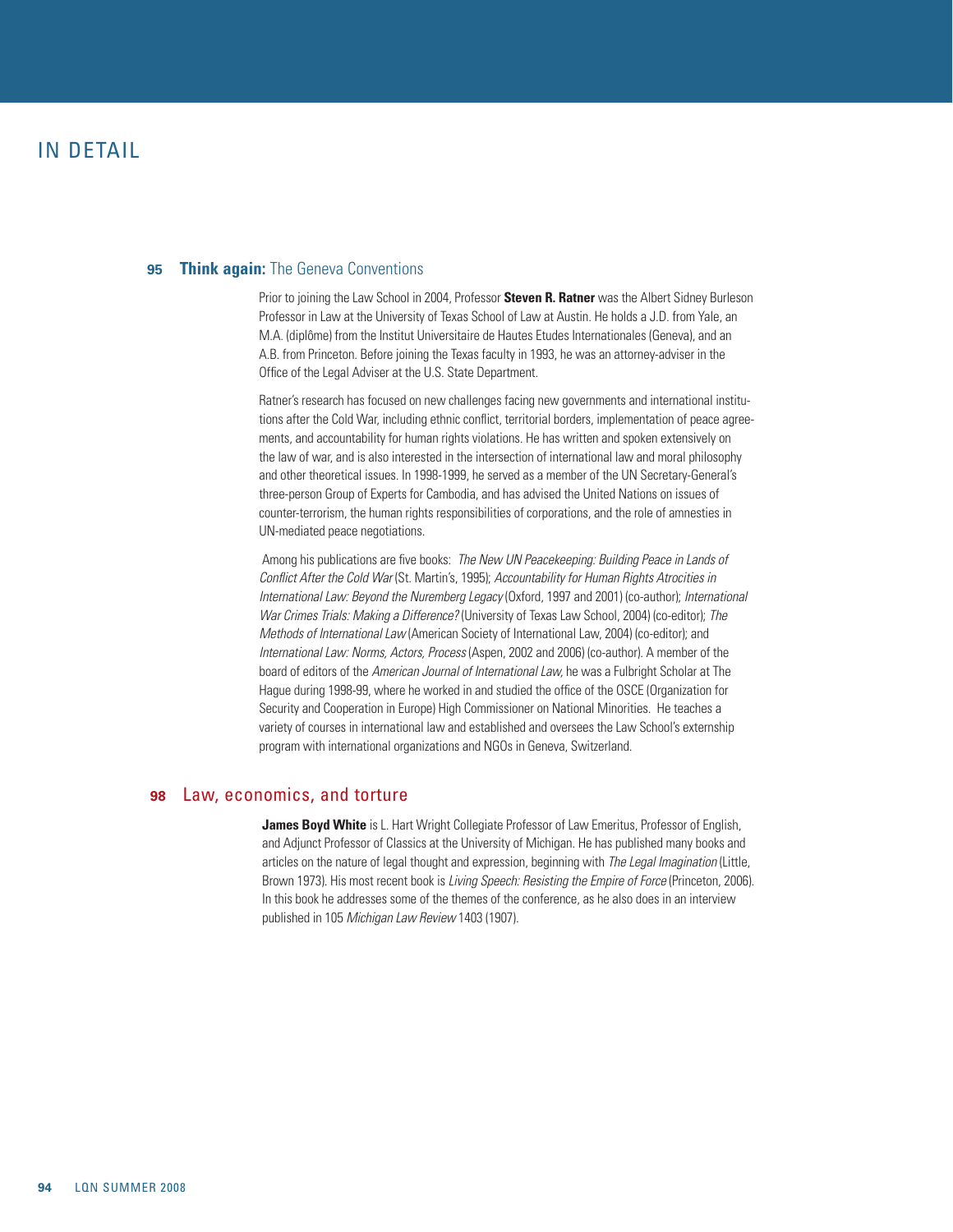### Law, economics, and torture

### **By James Boyd White**



*The following essay, which appears here with the permission of the University of Michigan Press, is the text of a talk given by Professor White at a conference held at the Law School last year, entitled "Law and Democracy in the Empire of Force." (An interview with White in which he discussed the conference appeared in the Spring 2007 issue of* Law Quadrangle Notes *on pages 27-28.) In more complete form the essay will appear in a book of conference proceedings, edited by Professor White and Professor Jefferson Powell of Duke Law School, to be published by the University of Michigan Press in early 2009. The participants at the conference were invited to speak about their own sense of the ways in which law and democracy have been changing in recent decades and what these changes mean.*

*The phrase "empire of force" comes from a famous essay by Simone Weil on the*  Iliad, *where she uses it to refer not only to brute force of familiar kinds, then and now, but more importantly to all the ways in which the habits of thought and expression at work in our culture tend to trivialize other people and deny their full humanity.*

In our invitation to you as speakers at this conference, Jeff Powell and I encouraged you to talk about the state of law and democracy in whatever way seemed to you best, whether or not it happened to comport with usual styles of academic thought and expression. Today I plan to take advantage of our own invitation, and speak a little differently from the way I usually do, about what I take our culture of law and politics to be like at the moment. What I say will necessarily be impressionistic and personal, and of course I do not ask you to accept any of it on my say-so. Take these reflections rather as a question, which is how far your own experience, your own thinking, is like or unlike my own.

#### **I. Making the rich richer**

As I think about the ways in which things are changing under our feet, a series of phenomena come to my mind. Maybe they are connected, maybe not. That is one of my questions.

The first of these is the response—or more properly nonresponse—of the public and the media to the remarkable transfer of national wealth to the very rich which has taken place in our lives. I grew up under Eisenhower, when there was a 90 percent tax on incomes over \$100,000 (\$1 million in our terms), and a general sense that our country was committed to fundamental equality. This was perhaps in part the result of World War II, of which people at every economic level bore the cost, even unto death. It was clear to almost everyone that we were somehow all in this together.

The transfer of wealth to a class of super-rich began modestly under Kennedy and has taken off in the past decade. It is I think a deliberate goal of the present administration, but its roots are much deeper in our world than that. What concerns me is that in recent years, aside from a few harmless op ed pieces, and a few more substantial articles in progressive journals, there has been little real concern about this transfer of wealth, certainly not the mass outrage one might have expected. I include law school faculties and students among those unconcerned.

**A.** My question is this: Why has this transfer not been instantly and unanimously resisted by the enormous majority of people at whose expense the rich are multiplying their wealth—a majority of whom are not doing well economically, some of whom are doing very badly?

This is a matter of mass psychology, and of course I am no expert, but I sense here a feeling of helplessness in the face of overwhelming force. I think that the concentration of wealth is not in the eyes of most people a good thing; they feel rather that nothing can be done about it, and that, in a world like this, one had better simply look to his or her own welfare, not large questions of law and democracy.

It seems that the rules of the game have somehow shifted over the past 20 years or so: one is not to expect equality, or fairness, or compassion, from our society or its government; one is not to expect decent social and medical services, or clean air, or a mature response to the immense problems of global warming; one is not to expect lawyers and judges to talk in an earnest and serious way about what justice requires. These things are not going to happen, so don't waste your energy complaining. It is a kind of learned helplessness.

Obviously I cannot wholly explain this shift, but one factor seems to me to lie in the way we have come to talk about the nature and purpose of our country, and of human life itself, which is largely in economic terms. For the society as a whole the dominant motive is assumed to be the powerful but empty desire for wealth, without regard to what good or evil that wealth might do; for the individual, felicity is defined largely in terms of consumption. The "American Dream" is no longer a dream of escape from totalitarian rule and lawless government, as it once was, but a dream of expansive, seemingly unlimited, getting what you want. Of course this way of talking has no place for a language of democratic government—for that requires action, judgment, participation, not mere consumption.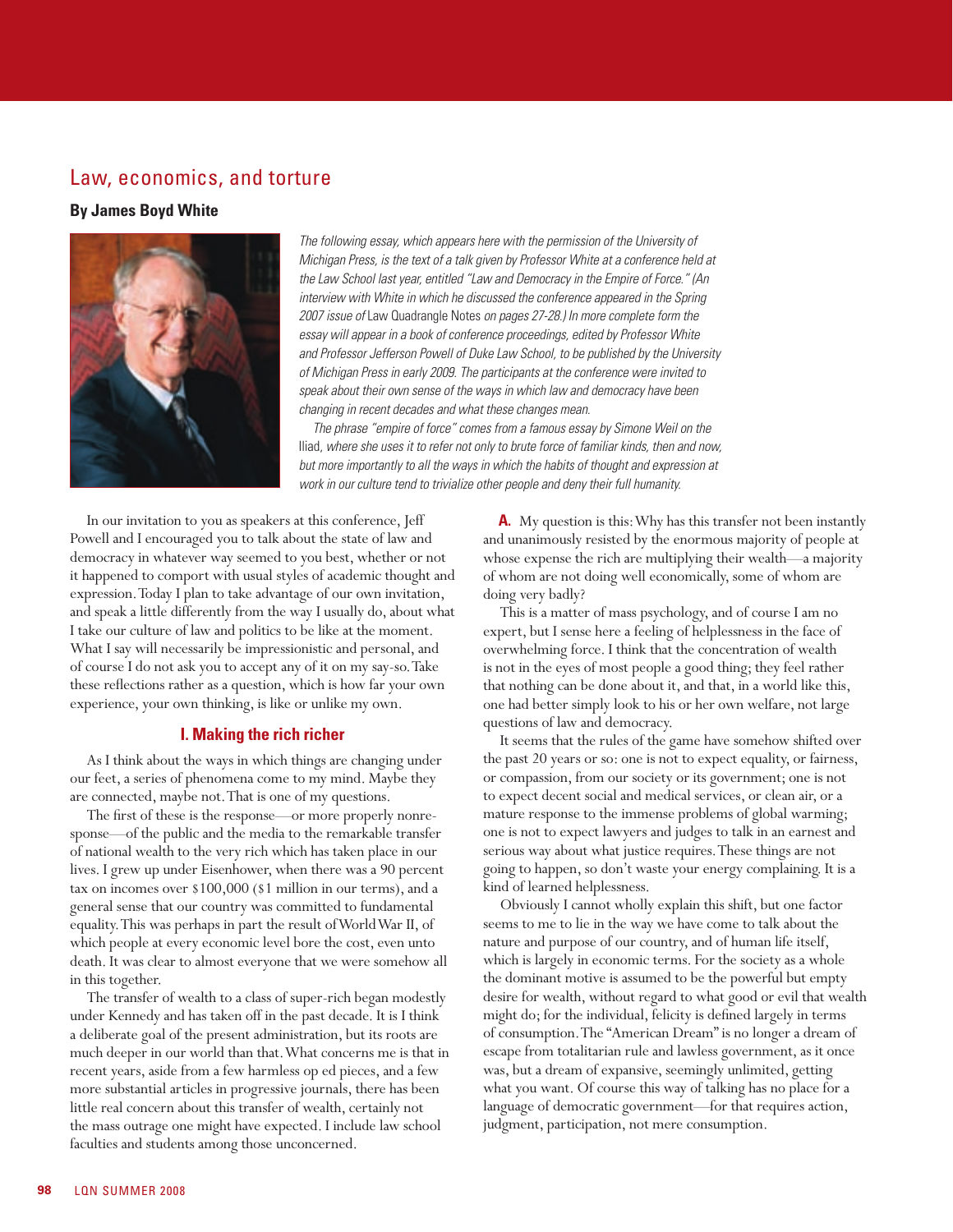This way of imagining life not only creates an empty and trivializing image of human experience, it hides the crucial truth that what the consuming economy in fact creates is not just more opportunity for consumption but power, power in the form of wealth. And great wealth gives great power. As the government withdraws from the regulation of the economy, as it has been doing for decades now, its place is taken by private individuals or private organizations which have immense power over the lives of all of us.

The rhetoric supporting this movement speaks of government as the enemy, and the market as freedom for us all. But the power that is created by the disparity of wealth is real power and, unlike governmental power, it is not shaped or guided by law and democracy. Corporate owners and managers are not elected by the people, not subject to the constitution, not supposed—or even allowed—to be motivated by any ideal other than the acquisition of wealth and power, and usually not responsive to argument or complaint.

This arrangement is implicitly—and sometimes explicitly—defended by the argument that this power is subject to the control of the people, not through government, but through what is called the discipline of the market, which, the argument runs, is both more efficient and fairer than regulation through law. Those who argue for "getting the government off our backs" are mainly arguing for removing power from law and democracy and transferring it to a regime that has no democratic values or authority.

But the market cannot be a substitute for democratic government: It has no place or role for any of the institutions through which government works, or for the kind of public deliberation, thought, and argument by which those institutions live; it works not by the principle of one person one vote, but the very different principle of one dollar one vote; and it simultaneously generates and obscures immense imbalances in wealth and power. The market contains no check on the drive to unlimited economic expansion, a drive that is proving to be suicidal, threatening the planet upon which everything we are and do depends.

The consumer dream of our culture teaches us that we have no responsibility, no capacity for action, no right to demand meaning in our work and lives, and no obligation for the welfare of others. It induces the sense of learned helplessness I referred to earlier—which is exactly the opposite of the kind of vigorous independence and competence upon which democracy depends.

**B.** One particularly strong feature of the culture of consumption is an immense and relentless campaign, so pervasive and so normalized as to have become invisible, to persuade the public to accept and act on its premises. I refer here to the world of consumer advertising, especially to its apotheosis in television. This kind of advertising persuades people not only to buy this or

that item, but more importantly, to accept and live by the whole infantile dream of the consumer economy. It is only in a narrow sense that advertisements compete with each other; in a deeper way they reinforce one another constantly.

Even more disturbingly, this kind of advertising has a direct analogue in the way in which national politics proceeds, for it has become accepted that a political campaign is run like an advertising campaign—though a better word for this cultural form, given its connection with state power, would be propaganda.

Both propaganda and advertising are marked by the desire to manipulate others through the use of slogans and clichés and images, sound bites and buzzwords. As they become widespread—active and present in our minds and speech—both forms of speech tend to destroy the capacity for independent thought and expression upon which self-government depends.

One characteristic of both forms is that nothing is meant, everything is said for the moment, all on the assumption that the people who make up the audience have no memory and no capacity for critical thought. A world is created where thought is not possible. In neither domain—the consumer economy or the world of politics and government—are we defined as responsible participants in a world of shared life and action. Rather, we are manipulated objects of an empire.

**C.** So here is my rather glum conclusion. My intuition is that the reason we do not rebel at the immense and unfair transfer of wealth, and all that is associated with it—from golden parachutes for failed CEOs to \$60 million bonuses for successful investment bankers—is that in some sense we do not believe that we really have democracy at all any more, at least in the sense in which we once thought we did. Democracy and its law are based on a vision of fundamental equality among human beings, and neither can survive in a world in which equality is systematically denied by such disparities of wealth and power. Under these conditions the best we can have is a series of contests among the powerful resolved by plebiscites.

I believe we have become to a large degree the subjects of an oligarchy, an internal empire. By empire here I do not mean merely the cultural forces, strong as they are, that make up what Simone Weil calls an "empire of force," but an actual political reality in which unelected people rule much of our lives. Their object is to extract as much economic value as possible from the earth and the oceans and the air, and from the labor—and unemployment—of billions of people.

This empire has co-opted many of us—perhaps all of us in this room—who might be its critics, because we to a large degree benefit, though in a relatively small way, by the same policies that enrich the super-rich. We eat at expensive restaurants, and take trips to Europe, and buy expensive suits. So do the reporters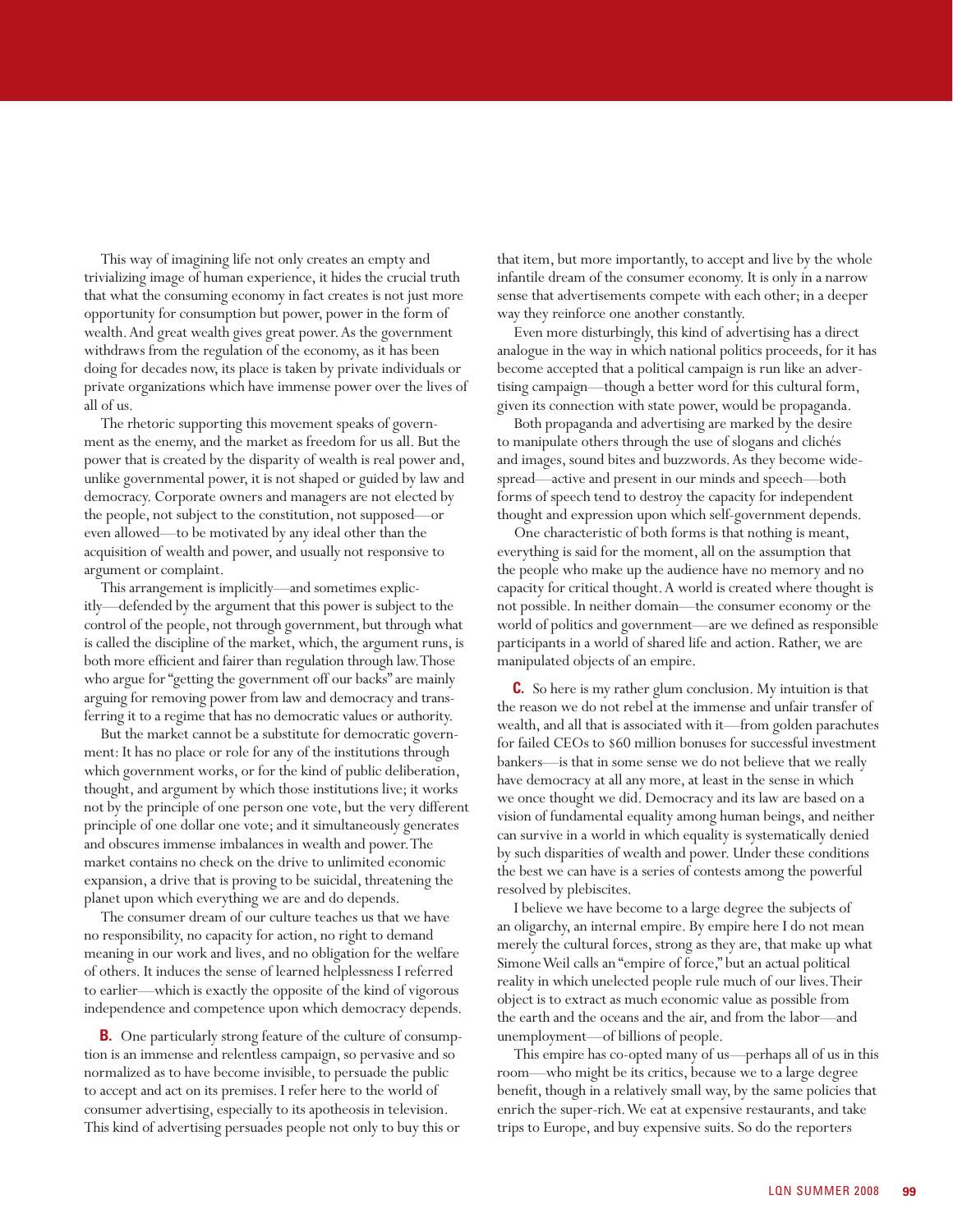for the *Washington Post* and the *New York Times*. There is in our world almost no voice for the poor, which is perhaps a third of our nation. The *New York Times* does of course take positions of concern for the poor on its editorial pages. But its sections on "Arts and Leisure" and "Style," let alone "Travel & Escapes," and the advertising in its Sunday magazine, all with one voice affirm the value of wealth and consumption and the world of radical inequality they create.

**D.** Having painted this distressing picture, I want to affirm that in my experience there is a remarkable force of another and opposed kind in American life—not much seen in the media or in the world of national politics—which I would call a natural readiness for self-government. We see it in local politics all the time, in elections for the school board say, and in homeowner associations and other private groups. This is the world where we know how to create an organization—with president, vice president, treasurer, secretary—which is subject to bylaws and a statement of purpose, and whose meetings follow *Robert's Rules of Order*. We know how to live in the space it defines: how to hold meetings and reach decisions and live with them even when we disagree; how to define our common values and purposes and try to live by them.

But this capacity for self-government—perhaps our greatest national treasure—is simply not much visible either in the ways I see the nation described in the media nor in the ways politicians and officials talk about it nor in the way I see the national government functioning. Congress, for example, does not seem to work as I describe the school board working, in a real way, with real debates, and real decisions: All too often it seems to be only an image or phantasm of itself, a pretense of government, in which almost nothing is ever said that anyone means. What one hears is almost always calculated and shaped, as a piece of advertising is shaped, by asking what will work with the audience one is simultaneously flattering and manipulating. This is sometimes even true of judicial opinions.

### **II. The abandonment of law**

My second phenomenon—perhaps you perceive it too—is the experience of reading certain Supreme Court opinions which seem evidently written by clerks and not much rewritten by the justices. There are exceptions, but too many opinions seem to speak in no one's voice, without seriousness, without a sense of responsibility for what is done or said, as though deciding the case and explaining the decision were empty exercises.

**A.** Such opinions do not seem to me in any way to reflect, as I was taught an opinion should, a deep struggle to determine the meaning of the relevant legal authorities—and in the process to find one's own mind growing and learning—but rather express

a largely unexamined judgment one way or the other as to the result of the case, often based on rather crude previous commitments of a political kind, which are not tested in the crucible of thought and argument. This kind of formulaic jurisprudence does not expose the true reasons and thinking of the Court, and subject it to criticism; and it does not produce texts that can be read with the kind of care and attention we are used to giving texts in the law.

For a comparison, let me suggest you look through a volume of Supreme Court reports from 40 or 50 years ago. The difference is striking: Here we have distinctive voices, distinctive minds working seriously, responding to each other, trying to say the truth as they see it. Of course they are subject to frailty, as we all are, but at their best they are engaged in a process of self-education, and the education of the public as well. Just to list the names, when I was in law school—like Black, Frankfurter, Douglas, Clark, Warren, Harlan, Brennan, Stewart, and White was to invoke a different world.

I also see a turning away from the law in law schools themselves, which have in some ways become closer to "think tanks" or public policy institutes than the schools of professional training I once knew. In casebooks the cases are often reduced to paradigms meant to facilitate argument about theory, rather than seen, as they occur in practice, as complex challenges to the mind, in which law interacts with facts, facts with law, different laws with different laws, and all these things with our developing sense of justice. Rather, the main interest seems to be in questions of policy and theory abstracted from the life of the lawyer or judge.

I was taught that the central legal questions, for lawyer and judge alike, are these: What texts should count as authoritative, and why? What do they mean, and why? What weight should be given to the judgment a text reflects, and why? How in the light of all these things, and in the context of the present, should the case be decided? Of course lawyers will disagree on the merits of all these questions, but they will agree in affirming a world in which power is distributed, regulated, reviewed.

The tendency I mean is manifest perhaps particularly in what is called "law and economics," but not only there. It runs through the ways in which scholarship is evaluated and it shows up in our almost total silence about law teaching. When I went into law teaching it was with great doubt about whether I would ever write anything, but with great confidence that the teaching of law was itself an activity—an art with a meaning—that could occupy a mind and justify a life. I wonder if anyone thinks that today.

A system of policy and critique of the kind that is at work in our law schools may make useful discoveries, but such a system cannot perform the functions of law itself. Neither economics nor sociology nor psychology nor any other field can address, let alone resolve, the distinctive legal questions about the identity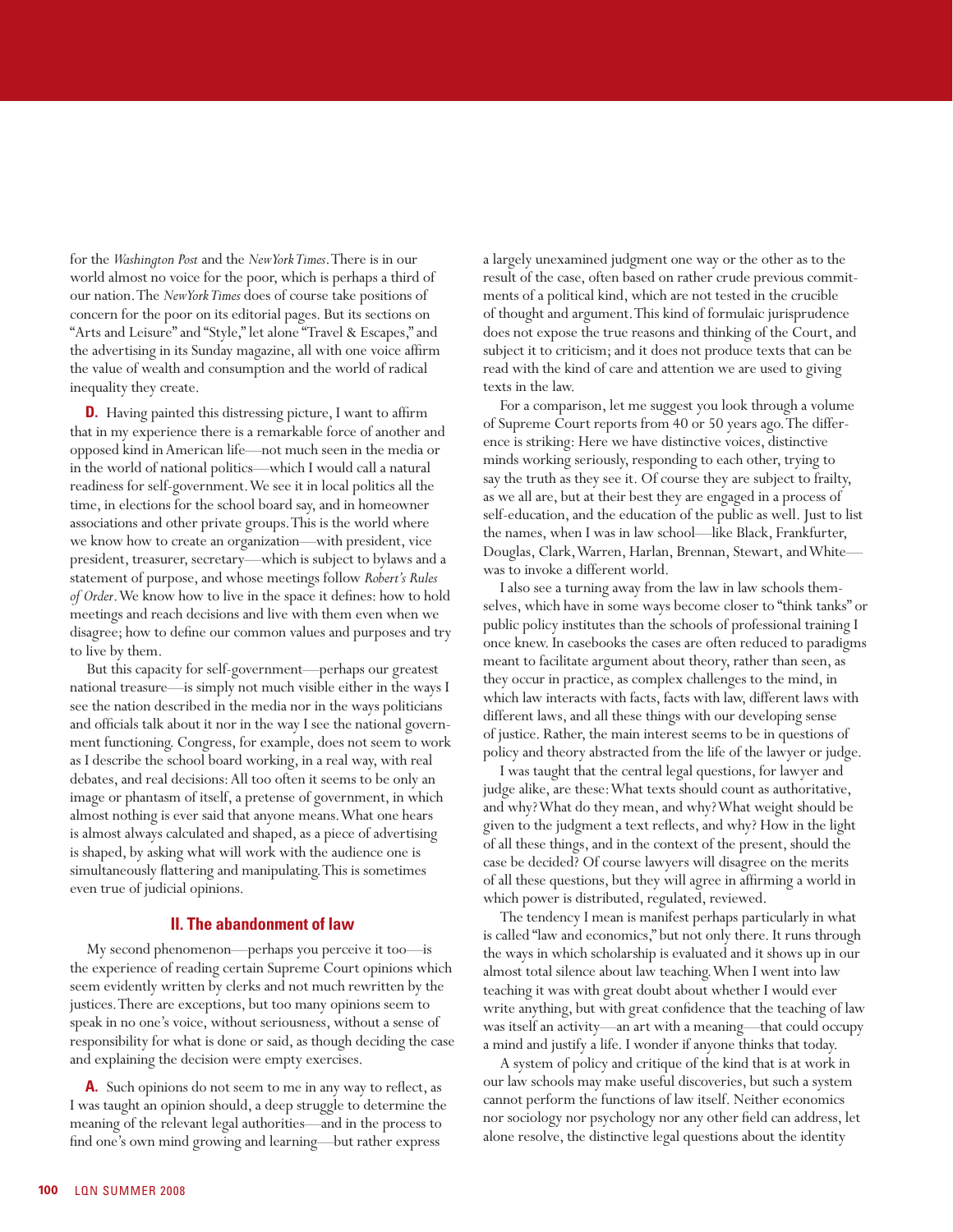and meaning of authoritative texts and about the degree of deference due the judgments of others. Taking economics as my example—though the same point could be made about any other field—I would say: One cannot do law in the language of economics, or economics in the language of the law. To try to do either would be as ludicrous as trying to do science in the language of religion, or religion in the language of science.

**B.** My sense of what has been happening is well exemplified in a brief passage by Judge Richard A. Posner. Here Posner is writing in favor of what he calls "pragmatism," meaning the decision of legal cases by a judicial balancing of costs and benefits. The only reason for attending to prior legal texts, in his view, is that to disregard them would have social costs, and these costs should be taken into account by the person with power.

"The point is not that the judge has some kind of moral or even political duty to abide by constitutional or statutory text, or by precedent; that would be formalism. It is merely that continuity and restraint in the judicial function are important social goods, and any judge proposing to innovate must consider not only the benefits of the innovation but also the costs in injury to those goods." [In "Pragmatism versus Purposivism in First Amendment Analysis," 54 *Stanford Law Review* 737, 739 (2002)]

To me this misunderstands the nature of both law and democracy, including the obligation—moral, political, and legal—to respect the authority of legal texts and the fundamental principle of separation of powers. In the world called into being by this passage law would lose its essential meaning.

**C.** I have a sense, then, that law itself is being eroded and transformed, just as I said earlier democracy is being eroded and transformed, and in both cases in the service of what I have called the empire. This fact has a tragic quality, for me, because the law by its nature should be a strong force of resistance to the principles of empire, a strong force of defense for democracy.

For the law is built at its foundations upon the principle of separation of powers, not their merger into a single force. In this it is the opposite of empire. In our law every institutional actor must acknowledge and respect judgments made by others: The legislature must respect the judgments expressed in the constitution, the courts the judgments of the legislature, lower courts the judgment of higher courts, and so on. This means that the lawyer never addresses a person who has all the power. Both lawyer and judge constantly turn to other texts, composed by other persons, who have made judgments on the questions in the case which they are bound to respect.

It is crucial that the texts that our law invokes as authoritative, and to which the judges and lawyers pay respect or deference, all rest in some way upon the authority of democratic institutions. They are statutes passed by elected legislatures, or opinions

issued by judges appointed by elected governors, or contracts written by the parties themselves, and so on. In affirming the value and validity of its own processes the law is thus always affirming democracy.

The law is not a closed system, operating behind locked doors, but is connected in hundreds of ways to our democratic culture. To disregard this structure of authority, and to replace it with a theory—whether philosophical, political, or economic in kind—is to erode our democracy at the root. For in the world of theory the rightness of the result depends upon its congruence with the theory in question, which has no basis in democratic authority, but rests solely upon the commitments of those who are persuaded by it: the community of believers.

At the simplest level, what the law teaches is that we live in a world in which different people can have different, decent, and reasonable views; that we need a way to respect these views and judge among them fairly, that is, openly and honestly; that the world constructed by the law is one that distributes power differentially to various public and private agents—so that even if we lose this case, or this issue, we have a residue of autonomy and freedom; and that all this being true we cannot fairly and rightly decide disputes by reference to theory, or our own estimate of costs and benefits, or to the sorts of clichés and buzzwords and slogans that characterize much political talk. The law, at its best, improves our thought and our language. What has been happening to law, however, is that it is becoming an instrument of empire, and in the process losing its essential character.

### **III. Torture**

My third phenomenon is the public response—or once more, the nonresponse—to the recent efforts of the Administration to legalize what any sensible person would call torture—certainly if he or she were subjected to it—and the related effort to remove from all protections of the law a class of human beings selected by officials as "enemy combatants." Of course there are honorable exceptions in the bar and in the public world, but there has not been what there should have been, a universal public outcry of a sort that would have driven the beast of torture off the field of our shared life.

This has haunted me more than anything else. Not so much because American soldiers have on occasion beaten, abused, tortured, and killed people they have captured. Those are terrible things, but war always includes them, just as it includes the incineration of little children, the rape of women, the purposive destruction of life itself. What is new here are the efforts to make torture part of the approved business of government, claiming for it the authority of law, and to establish the existence of a class of persons under the control of the government who are completely beyond any protection of law.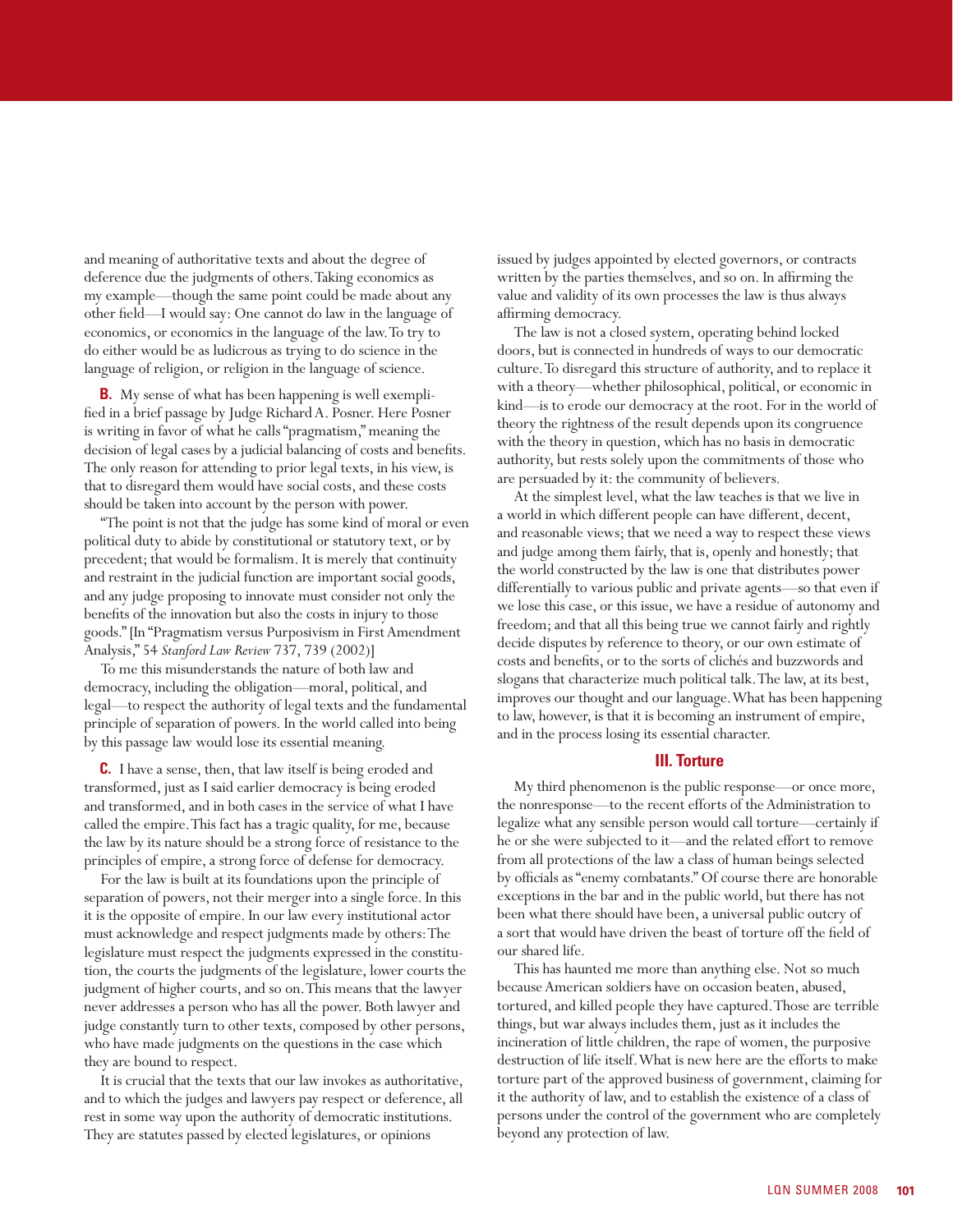To connect this image with what I said about the state of legal thinking, I think we hear an all too familiar voice in the famous "torture memorandum" composed by Jay Bybee, now a federal judge: It is written in mechanical and conclusory terms, as though a routine legal analysis of a rather empty kind could simply be used without thought and without question to justify human torture. It troubles me to think, as I do, that this is a voice for which we who teach in law schools may be especially responsible.

**A.** Part of the reason for our supine lack of response is our habituation to the sort of advertising and propaganda I have mentioned, for which the fears generated by the events of 9/11, and unceasingly stimulated since, provide strong nourishment. According to this thin and inadequate form of thinking, there is an ineradicable line between "us"—the good people of America, under unjustified and aggressive threat—and "them," those others, whose torture or "severe interrogation" is in question. Why should we care about what happens to them? They are the enemy, or at least irredeemably "other."

But of course they are not these things in fact: They are fellow human beings, some of them citizens of our country; they are selected for torture or abuse not by some foolproof process that will identify without error the "bad," whoever they are, but by who knows whom, acting on who knows what information, and with who knows what motives, with all this happening behind a deliberate screen of secrecy.

The central principle of democratic government is official responsibility, and here that is entirely erased. No one stands up as the one who has made the crucial decisions; no one in the public even knows that most of them have been made.

The fate of Guantanamo prisoners who were returned to their own countries is instructive: Almost all of them were released after investigation by their home governments, it turning out that many of them had been seized without any justification at all by persons seeking a bounty offered for the identification of "terrorists." Only a handful were tried in their home countries and at the time of writing none of those had been convicted of any crime.

Even if someone is in fact an "enemy," that of course does not justify his torture. Maybe he has to be killed, if he is shooting at you, but when captured he should be treated humanely and with dignity, as we hope our soldiers will be treated when they are captured.

**B.** It is sometimes argued that torture is justified by the need for "information." This argument works by another specious form of thought, which, when added to the first, seeks to establish a sense of necessity that will remove torture from the moral sphere almost completely. The form of thought I mean is captured in this question, repeated endlessly in the media, and even in classrooms: "If you knew that there was an atom bomb somewhere

downtown with a timer ticking wouldn't you torture the people who know about it to make them tell you where it was, or how to disarm it?"

The question seems to pose a serious problem of moral thought, but, like many such hypotheticals, it is not real. You can never "know" there is an atom bomb, or a timer ticking; and you can never "know" that you have one of the "people who know about it." The facts assumed by the hypothetical never exist in any individual case. And even if there were one such case that would do nothing to justify the hundreds or thousands or tens of thousands of cases in which we have engaged in torture. The question about the ticking bomb invites us to live in a false world—the world ultimately of advertising and propaganda not the real world.

The unreal hypothetical is used not to support the proposition that it might possibly support, namely that in a wildly rare and dramatic case one would use torture, but something very different, namely that torture itself should be evaluated simply by weighing the costs and benefits of the practice. The logic of cost benefit analysis is epitomized in the ticking bomb case, but it runs far more widely and deeply in our culture than that hypothetical. All of the practices of abuse and inhumanity rest upon the same ground, that "national security" or the "safety of the nation" require it.

**C.** Despite its claims to a high degree of rationality, the kind of cost-benefit analysis that is so often offered as an alternative to legal thought in fact tends not to the rational but to the irrational.

For who is to quantify the danger that terrorism presents? The incantation of the phrase "national security" is offered as a universal acid that will erase everything except the fear that it stimulates. This talk about overwhelming necessity fails to address the obvious question—obvious to a lawyer, that is: Who shall determine whether such a necessity exists? Under what procedures and standards? Subject to what review? These are the core questions of legal thought, and they are by this logic erased. For to take those questions seriously would be to invoke the whole apparatus of law as we know it. This cannot be allowed to happen, if one agrees that the importance of national security—as defined by whom?—is of infinite importance, because it would limit the power of the government to "protect us."

It cannot be allowed for another reason, I think, namely that torture cannot in the end be legalized: It cannot bear the light of day, but must go on behind locked doors in unmarked buildings, in mysterious and unknown places reached by darkened airplanes, and carried out by anonymous interrogators and their anonymous assistants. The cost benefit analysis must not include, because it cannot do so, the reality of the torture itself, the evil it does to the tortured and to the torturers alike.